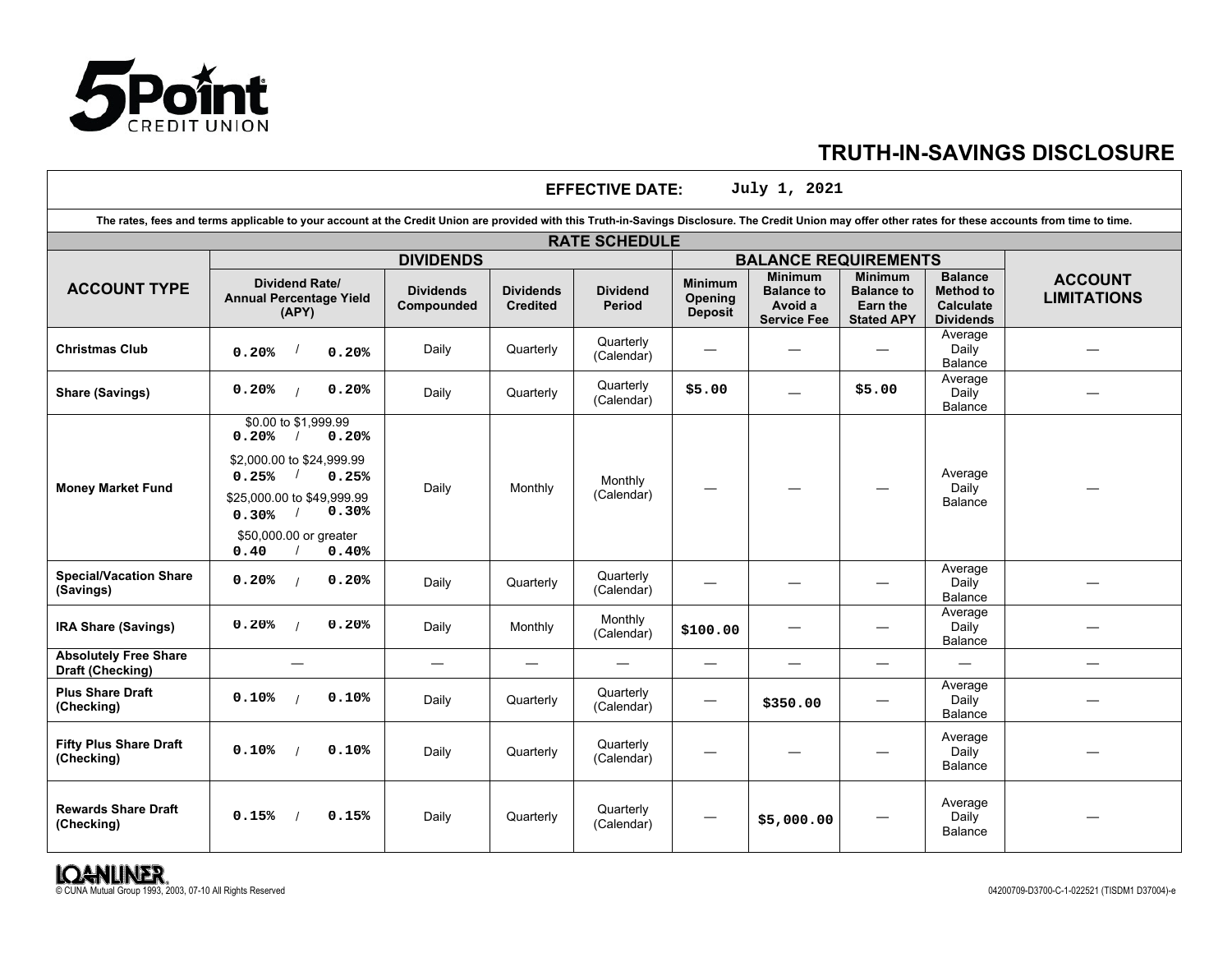## **ACCOUNT DISCLOSURES**

*Except as specifically described, the following disclosures apply to all of the accounts. All accounts described in this Truth-in-Savings Disclosure are share accounts.* 

**1. RATE INFORMATION —** The annual percentage yield is a percentage rate that reflects the total amount of dividends to be paid on an account based on the dividend rate and frequency of compounding for an annual period. For Christmas Club, Share (Savings), Special/Vacation Share (Savings), Plus Share Draft (Checking), Fifty Plus Share Draft (Checking), and Rewards Share Draft (Checking) accounts, the dividend rate and annual percentage yield may change quarterly as determined by the Credit Union's Board of Directors. For Money Market Fund, and IRA Share (Savings) accounts, the dividend rate and annual percentage yield may change monthly as determined by the Credit Union's Board of Directors. The dividend rates and annual percentage yields are the prospective rates and yields that the Credit Union anticipates paying for the applicable dividend period. Money Market Fund accounts are tiered rate accounts. The balance ranges and corresponding dividend rates and annual percentage yields applicable to each tier are disclosed in the Rate Schedule. For tiered accounts, once a particular range is met, the dividend rate and annual percentage yield for that balance range will apply to the full balance of your account.

**2. NATURE OF DIVIDENDS —** Dividends are paid from current income and available earnings after required transfers to reserves at the end of the dividend period.

**3. DIVIDEND COMPOUNDING AND CREDITING —** The compounding and crediting frequency of dividends and the dividend period applicable to each account are stated in the Rate Schedule. The dividend period is the period of time at the end of which an account earns dividend credit. The dividend period begins on the first calendar day of the period and ends on the last calendar day of the period.

**4. ACCRUAL OF DIVIDENDS —** For all earning accounts, dividends will begin to accrue on noncash deposits (e.g. checks) on the business day you make the deposit to your account.

**5. BALANCE INFORMATION —** To open any account, you must deposit or already have on deposit the minimum required share(s) in a Share (Savings) account. Some accounts may have additional minimum opening deposit requirements. The minimum balance requirements applicable to each account are set forth in the Rate Schedule. Plus Share Draft (Checking) and Rewards Share Draft (Checking) accounts there is a minimum average daily balance required to avoid a service fee for the calendar month. If the minimum average daily balance requirement is not met, you will be charged a service fee as stated in the Schedule of Fees and Charges. For Share (Savings) accounts, there is a minimum average daily balance required to earn the annual percentage yield disclosed for the dividend period. If the minimum average daily balance requirement is not met, you will not earn the annual percentage yield stated in the Rate Schedule. For accounts using the average daily balance method as stated in the Rate Schedule, dividends are calculated by applying a periodic rate to the average daily balance in the account for the dividend period. The average daily balance is calculated by adding the principal in the account for each day of the period and dividing that figure by the number of days in the period.

**6. ACCOUNT LIMITATIONS —**For Christmas Club, Share (Savings), Money Market Fund, Special/Vacation Share (Savings), IRA Share (Savings), Absolutely Free Share Draft (Checking), Plus Share Draft (Checking), Fifty Plus Share Draft (Checking), and Rewards Share Draft (Checking) accounts, no account limitations apply.

**7. FEES FOR OVERDRAWING ACCOUNTS —** Fees for overdrawing your account may be imposed on each check, draft, item, ATM transaction and one-time debit card transaction (if member has consented to overdraft protection plan for ATM and one-time debit card transactions), preauthorized automatic debit, telephone initiated withdrawal or any other electronic withdrawal or transfer transaction that is drawn on an insufficient available account balance. The entire balance in your account may not be available for withdrawal, transfer or paying a check, draft or item. You may consult the Membership and Account Agreement and Funds Availability Policy Disclosure for information regarding the availability of funds in your account. Fees for overdrawing your account may be imposed for each overdraft, regardless of whether we pay or return the draft, item or transaction. If we have approved an overdraft protection limit for your account, such fees may reduce your approved limit. Please refer to the Schedule of Fees and Charges for current fee information.

For ATM and one-time debit card transactions, you must consent to the Credit Union's overdraft protection plan in order for the transaction amount to be covered under the plan. Without your consent, the Credit Union may not authorize and pay an overdraft resulting from these types of transactions. Services and fees for overdrafts are shown in the document the credit union uses to capture the member's opt-in choice for overdraft protection and the Schedule of Fees and Charges.

**8. MEMBERSHIP —** As a condition of membership, you must purchase and maintain the minimum required share(s) as set forth below.

| Par Value of One Share    | \$5.00 |
|---------------------------|--------|
| Number of Shares Required |        |

**9. RATES —** The rates provided in or with the Rate Schedule are accurate as of the effective date indicated on this Truth-in-Savings Disclosure. If you have any questions or require current rate information on your accounts, please call the Credit Union.